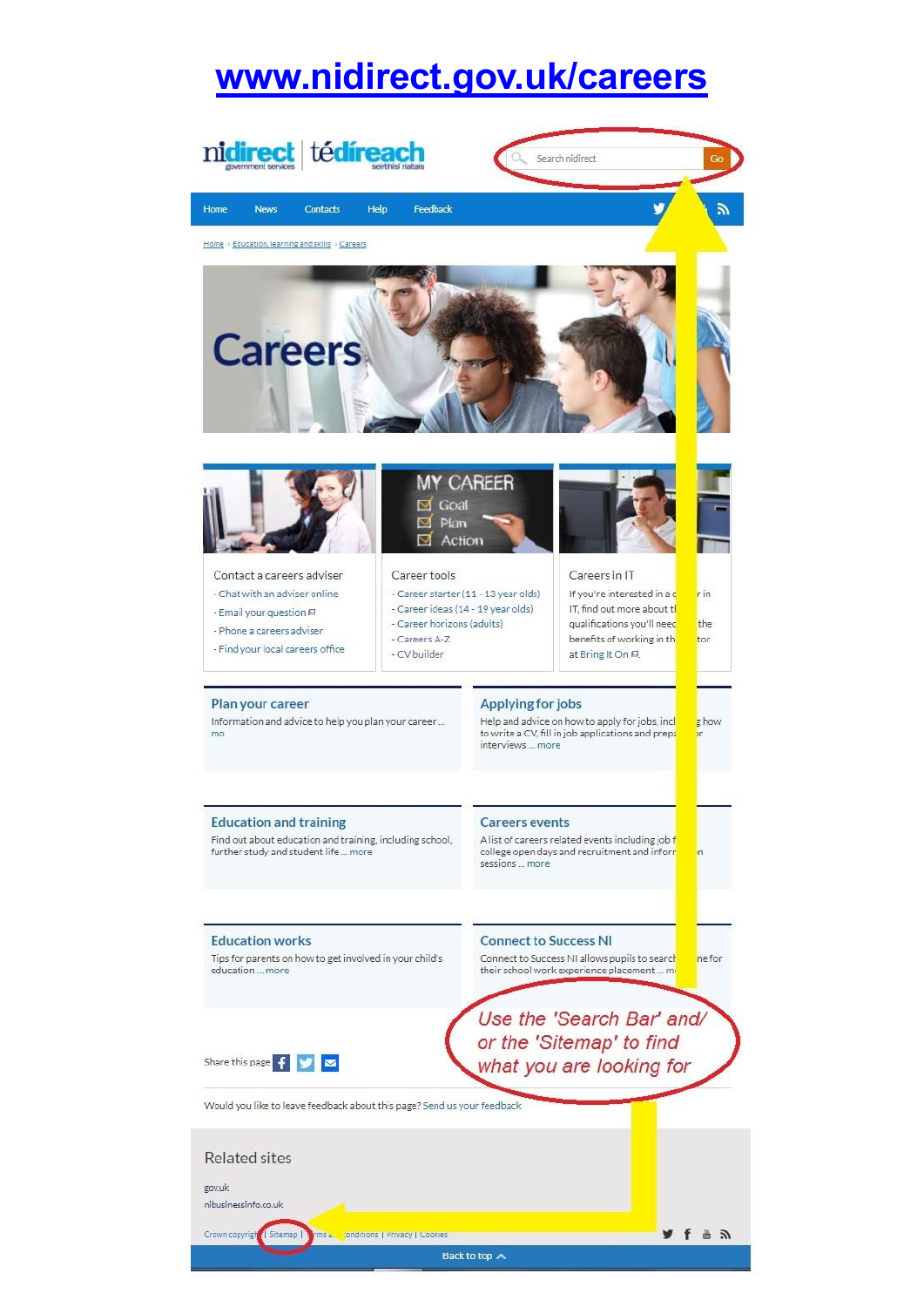# **Useful Links to Documents**

Careers Service Guides:

Careers Service - [a young person's guide](https://www.economy-ni.gov.uk/publications/careers-service-young-persons-guide)

A Parental Guide - [How to help your child with future career plans](https://www.economy-ni.gov.uk/publications/parental-guide-how-help-your-child-future-career-plans)

[Careers Service -](https://www.economy-ni.gov.uk/publications/careers-service-adults-guide) an adult's guide

Labour Market Information:

[NI skills barometer](http://www.economy-ni.gov.uk/publications/ni-skills-barometer) (and Skills in Demand Infographic)

[STEM careers booklet](https://www.nidirect.gov.uk/publications/stem-careers-booklet)

All Department for the Economy [Publications](https://www.economy-ni.gov.uk/publications): Publications

## **Useful Links to Careers Service Videos**

How the Careers Service can help you: <https://youtu.be/mOPirwrw7zI>

Careers Service - GCSE subject choices advice: [https://www.youtube.com/watch?v=d\\_ssJV\\_XfjQ](https://www.youtube.com/watch?v=d_ssJV_XfjQ)

Parents Guide - Careers Service Northern Ireland: <https://www.youtube.com/watch?v=EQFSiz6oeSg>

All Department for the Economy Videos: <https://www.youtube.com/channel/UC6zDOI3FEqOQkc8T2vp4xbA/videos>

All Department for the Economy Video Playlists: <https://www.youtube.com/channel/UC6zDOI3FEqOQkc8T2vp4xbA/playlists>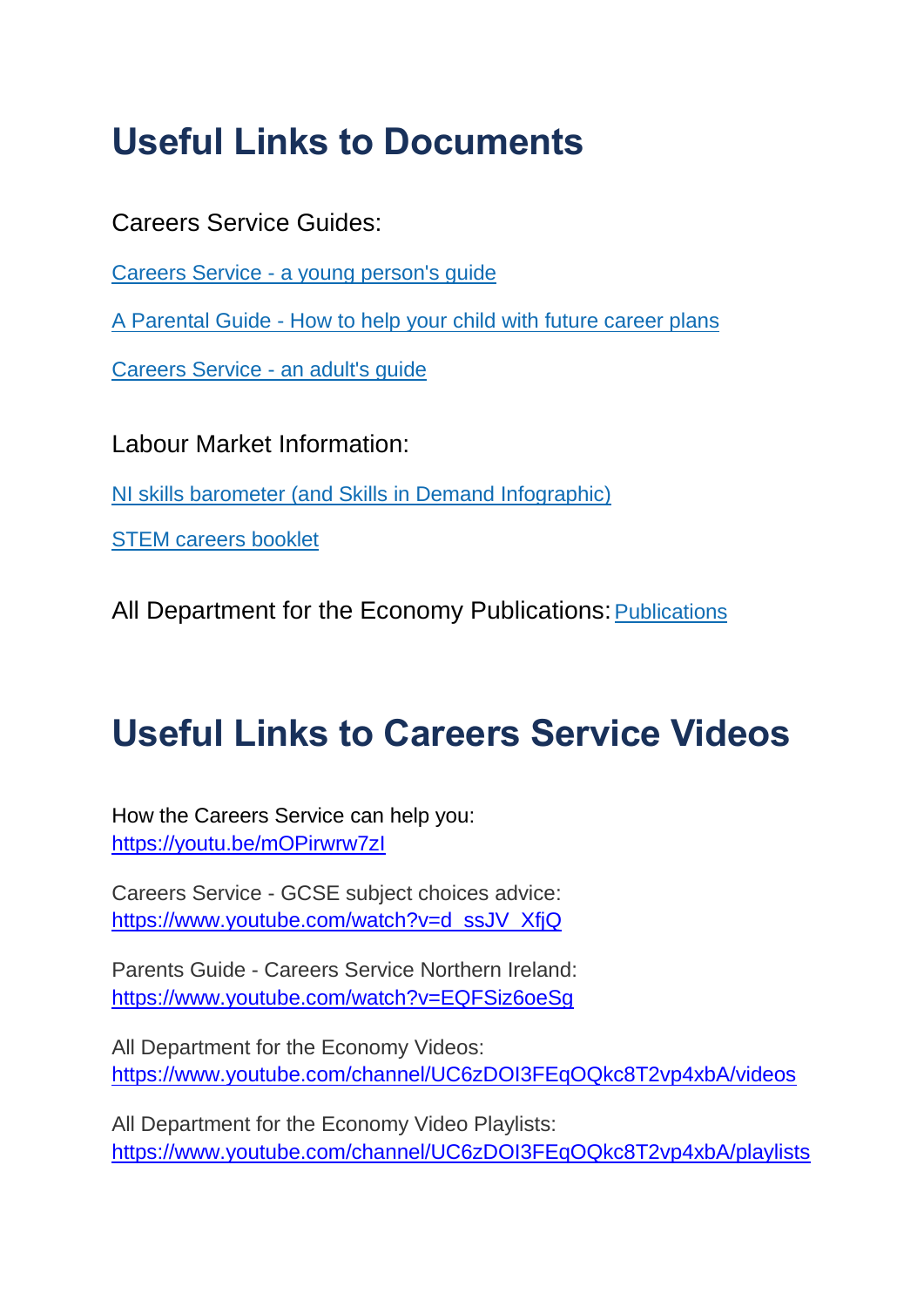# **Useful Links from 'Sitemap'**

[Education, learning and skills](https://www.nidirect.gov.uk/information-and-services/education-learning-and-skills)

- [14-19: education, employment and training options](https://www.nidirect.gov.uk/information-and-services/education-learning-and-skills/14-19-education-employment-and-training-options)
	- o [Coursework and exams](https://www.nidirect.gov.uk/information-and-services/14-19-education-employment-and-training-options/coursework-and-exams)
	- o [Education Maintenance Allowance](https://www.nidirect.gov.uk/information-and-services/14-19-education-employment-and-training-options/education-maintenance-allowance)
		- [Money to Learn Education Maintenance Allowance](https://www.nidirect.gov.uk/information-and-services/education-maintenance-allowance/money-learn-education-maintenance-allowance)
- [Careers](https://www.nidirect.gov.uk/information-and-services/education-learning-and-skills/careers)
	- o [Education and training](https://www.nidirect.gov.uk/information-and-services/careers/education-and-training)
		- [Guide to qualifications](https://www.nidirect.gov.uk/information-and-services/education-and-training/guide-qualifications)
			- [AS and A levels](https://www.nidirect.gov.uk/articles/as-and-a-levels)
			- **[Bachelor's degrees](https://www.nidirect.gov.uk/articles/bachelors-degrees)**
			- **[BTECs, OCR Nationals](https://www.nidirect.gov.uk/articles/btecs-ocr-nationals-and-other-vocational-qualifications) and other vocational** [qualifications](https://www.nidirect.gov.uk/articles/btecs-ocr-nationals-and-other-vocational-qualifications)
			- **[Entry level qualifications](https://www.nidirect.gov.uk/articles/entry-level-qualifications)**
			- **[Essential Skills](https://www.nidirect.gov.uk/articles/essential-skills)**
			- **[Foundation degrees](https://www.nidirect.gov.uk/information-and-services/guide-qualifications/foundation-degrees)**
			- [GCSEs](https://www.nidirect.gov.uk/articles/gcses)
			- **Higher National Certificates and Higher National [Diplomas](https://www.nidirect.gov.uk/articles/higher-national-certificates-and-higher-national-diplomas)**
			- **[Key Skills qualifications](https://www.nidirect.gov.uk/articles/key-skills-qualifications)**
			- [NVQs](https://www.nidirect.gov.uk/articles/nvqs)
			- **•** [Postgraduate qualifications](https://www.nidirect.gov.uk/articles/postgraduate-qualifications)
			- **[Qualifications: what the different levels mean](https://www.nidirect.gov.uk/articles/qualifications-what-different-levels-mean)**
			- [Still at school](https://www.nidirect.gov.uk/information-and-services/education-and-training/still-school)
				- [Coursework and exams](https://www.nidirect.gov.uk/information-and-services/14-19-education-employment-and-training-options/coursework-and-exams)
				- [Options after Year 12](https://www.nidirect.gov.uk/articles/options-after-year-12)
				- [Options after Year 14](https://www.nidirect.gov.uk/articles/options-after-year-14)
				- **[Results](https://www.nidirect.gov.uk/campaigns/results)**
				- [Search for school work experience opportunities](https://www.nidirect.gov.uk/services/search-school-work-experience-opportunities)
				- [Subject choices at Year 10](https://www.nidirect.gov.uk/articles/subject-choices-year-10)
				- [Work experience](https://www.nidirect.gov.uk/articles/work-experience)
					- Finding a placement
					- **Make the most of your work experience**
					- **Consider your subjects**
					- Finding an employer
					- The benefits of work experience
					- Hard finding a work placement
					- Contacting an employer
					- **Preparing for your placement**
					- **-** During Your placement
					- More useful links
	- o [Plan your career](https://www.nidirect.gov.uk/information-and-services/careers/plan-your-career)
		- [Career matching tools](https://www.nidirect.gov.uk/articles/career-matching-tools)
		- [Careers guidance interview](https://www.nidirect.gov.uk/articles/careers-guidance-interview)
		- [Chat with a careers adviser](https://www.nidirect.gov.uk/services/chat-with-a-careers-adviser)
		- [Choosing a career](https://www.nidirect.gov.uk/articles/choosing-career)
		- **[Exploring career options](https://www.nidirect.gov.uk/articles/exploring-career-options)**
		- **[How the Careers Service can help you](https://www.nidirect.gov.uk/articles/how-careers-service-can-help-you)**
		- **[Looking for a new career](https://www.nidirect.gov.uk/information-and-services/plan-your-career/looking-new-career)**
		- [Skills in demand](https://www.nidirect.gov.uk/articles/skills-demand)
		- [What type of work would suit you](https://www.nidirect.gov.uk/articles/what-type-work-would-suit-you)
			- [How the world of work is changing](https://www.nidirect.gov.uk/articles/what-type-work-would-suit-you#toc-0)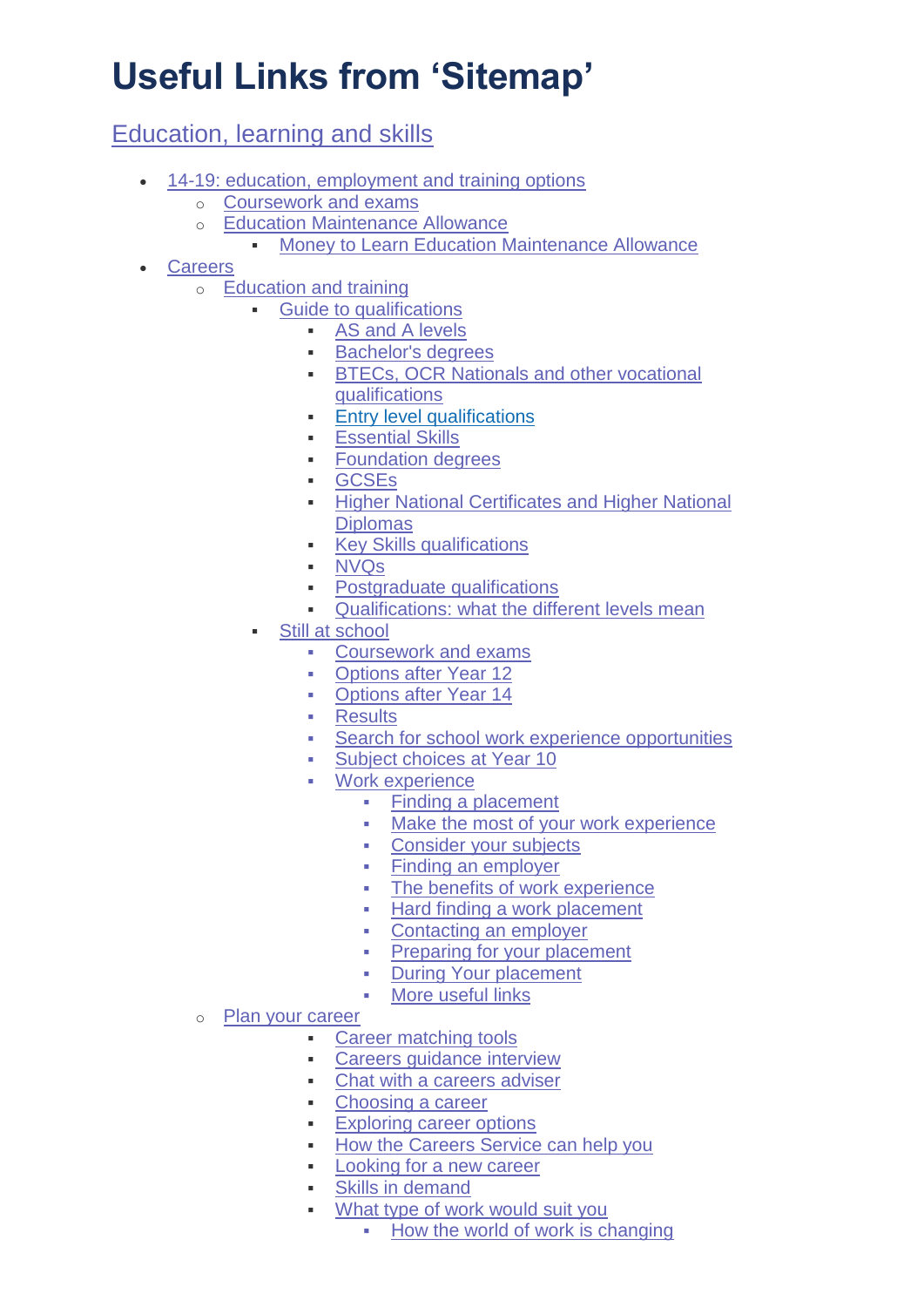- [Different jobs, different types of working](https://www.nidirect.gov.uk/articles/what-type-work-would-suit-you#toc-1)
- [Flexible working](https://www.nidirect.gov.uk/articles/what-type-work-would-suit-you#toc-2)
- [Working for yourself](https://www.nidirect.gov.uk/articles/what-type-work-would-suit-you#toc-3)
- [Working and learning](https://www.nidirect.gov.uk/articles/what-type-work-would-suit-you#toc-4)
- [Education and jobs abroad](https://www.nidirect.gov.uk/information-and-services/education-learning-and-skills/education-and-jobs-abroad)
	- o Work in Europe
	- o Working abroad
- **[Higher education](https://www.nidirect.gov.uk/information-and-services/education-learning-and-skills/higher-education)** 
	- o [Applying for a course](https://www.nidirect.gov.uk/information-and-services/higher-education/applying-course)
	- o [Choices after you graduate](https://www.nidirect.gov.uk/information-and-services/higher-education/choices-after-you-graduate)
	- o [Higher education explained](https://www.nidirect.gov.uk/information-and-services/higher-education/higher-education-explained)
	- o [Student finance](https://www.nidirect.gov.uk/information-and-services/higher-education/student-finance)
		- [Applying for student finance](https://www.nidirect.gov.uk/information-and-services/student-finance/applying-student-finance)
			- **[Repaying student loans](https://www.nidirect.gov.uk/information-and-services/student-finance/repaying-student-loans)** 
				- [Repaying student loans \(courses starting from 1998\)](https://www.nidirect.gov.uk/information-and-services/repaying-student-loans/repaying-student-loans-courses-starting-1998)
			- [Students from other EU countries](https://www.nidirect.gov.uk/information-and-services/student-finance/students-other-eu-countries)
			- [Types of student finance available](https://www.nidirect.gov.uk/information-and-services/student-finance/types-student-finance-available)
	- o [Student life](https://www.nidirect.gov.uk/information-and-services/higher-education/student-life)
		- **[Student housing](https://www.nidirect.gov.uk/information-and-services/student-life/student-housing)**
	- o [Where to go and what to study](https://www.nidirect.gov.uk/information-and-services/higher-education/where-go-and-what-study)
- [Skills to succeed](https://www.nidirect.gov.uk/information-and-services/education-learning-and-skills/skills-succeed)
	- o [Foundation degrees](https://www.nidirect.gov.uk/information-and-services/guide-qualifications/foundation-degrees)
	- o [What higher education](https://www.nidirect.gov.uk/articles/what-higher-education) is
	- o [Further education](https://www.nidirect.gov.uk/articles/further-education)
	- o [Essential skills](https://www.nidirect.gov.uk/articles/essential-skills)
	- o [Skills in demand](https://www.nidirect.gov.uk/articles/skills-demand)
	- o [Training programmes](https://www.nidirect.gov.uk/information-and-services/looking-work/training-programmes)
	- o [Apprenticeships](https://www.nidirect.gov.uk/campaigns/apprenticeships)
	- o [Training for success](https://www.nidirect.gov.uk/articles/training-success)
	- o [Youth Employment Scheme](https://www.nidirect.gov.uk/articles/youth-employment-scheme)

#### [Employment](https://www.nidirect.gov.uk/information-and-services/employment)

- [Discrimination at work](https://www.nidirect.gov.uk/information-and-services/employment/discrimination-work)
- [Employment terms and conditions](https://www.nidirect.gov.uk/information-and-services/employment/employment-terms-and-conditions)
	- o [Business transfers and](https://www.nidirect.gov.uk/information-and-services/employment-terms-and-conditions/business-transfers-and-takeovers) takeovers
	- o [Employment contracts and conditions](https://www.nidirect.gov.uk/information-and-services/employment-terms-and-conditions/employment-contracts-and-conditions)
	- o [Pay](https://www.nidirect.gov.uk/information-and-services/employment-terms-and-conditions/pay)
	- o [Starting a new job](https://www.nidirect.gov.uk/information-and-services/employment-terms-and-conditions/starting-new-job)
	- o [Time off and holidays](https://www.nidirect.gov.uk/information-and-services/employment-terms-and-conditions/time-and-holidays)
	- o [Working hours](https://www.nidirect.gov.uk/information-and-services/employment-terms-and-conditions/working-hours)
		- **[Flexible working](https://www.nidirect.gov.uk/information-and-services/working-hours/flexible-working)**
- [Health and safety at work](https://www.nidirect.gov.uk/information-and-services/employment/health-and-safety-work)
- [Looking for work](https://www.nidirect.gov.uk/information-and-services/employment/looking-work)
	- o [Applying for jobs](https://www.nidirect.gov.uk/information-and-services/looking-work/applying-jobs)
		- **-** [Alternative CVs](https://www.nidirect.gov.uk/articles/alternative-cvs)
		- **[CVs and cover letters](https://www.nidirect.gov.uk/articles/cvs-and-cover-letters)**
		- **[Getting that job: make the most of your skills](https://www.nidirect.gov.uk/articles/getting-job-make-most-your-skills)**
		- [Job application forms and letters](https://www.nidirect.gov.uk/articles/job-application-forms-and-letters)
		- [Job interviews](https://www.nidirect.gov.uk/information-and-services/applying-jobs/job-interviews)
		- [Plan your career](https://www.nidirect.gov.uk/information-and-services/careers/plan-your-career)
			- **[Career matching tools](https://www.nidirect.gov.uk/articles/career-matching-tools)**
			- **[Careers guidance interview](https://www.nidirect.gov.uk/articles/careers-guidance-interview)**
			- [Chat with a careers adviser](https://www.nidirect.gov.uk/services/chat-with-a-careers-adviser)
			- [Choosing a career](https://www.nidirect.gov.uk/articles/choosing-career)